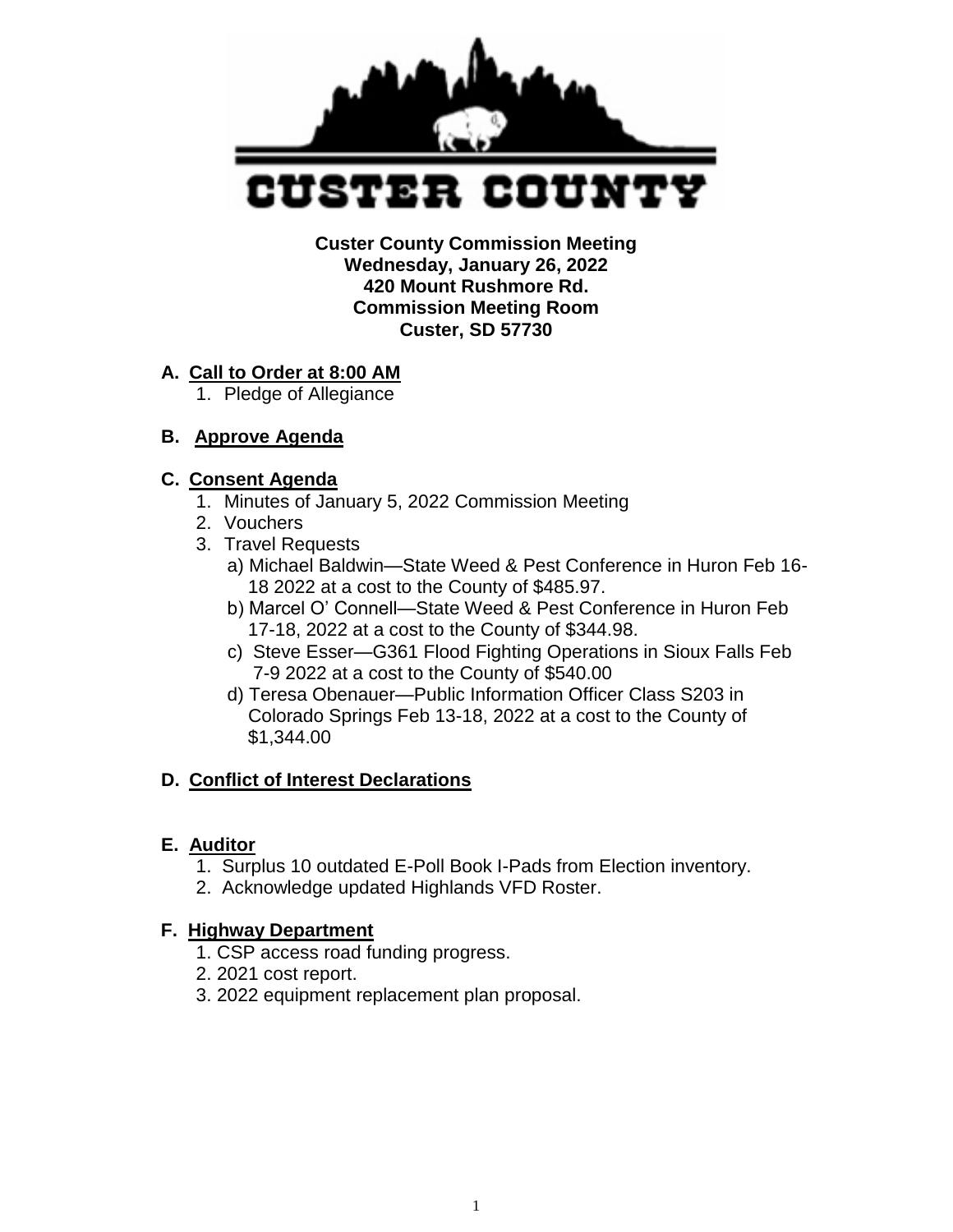# **G. Public Hearings**

1. 8:30 AM Planning:

 Johnson Section Line Vacation; portion of Section Line Right of Way Running North to South starting at the Northerly Point of Tract 3 and Running South approx..1,256 feet to the SW property Line between sections 25 & 30, all within Shirttail Subdivision Lot 3 of Ferguson Subdivision of HES #454 in the W1/2 of 30 & PT HES #46 in E1/2 S25, T5S, Range 5/4 East BHM, Custer County, South Dakota.

2. Resolution 2022-04: Johnson Section Line Vacation

3. 8:45 AM Planning:

 Sadowsky Vacation of Plat: 12 Plat 861; Sadowsky Tract 1 of Box Canyon Subdivision, located in the SE1/4 NW1/4 and the SW1/4 NE1/4 of Section 33, T2S, R7E, BHM Custer County, South Dakota.

4. Resolution 2022-05: Sadowsky Vacation of Plat

# **H. Planning Department**

1. Final Plat of Georgia Tract, D&W Tract and A&J Tract of Bland Subdivision Phase III, located in the NW1/4 of Section 18, T4S, R5E, BHM, Custer County, South Dakota.

2. Final Plat of Skidmore Tract of Fort Creek II Subdivision, located in the NW1/4 of Section 13 and the NE1/4 of Section 14, T3S, R3E, BHM, Custer County, South Dakota.

- 3. Brandon DeNoma probationary progress review.
- 4. Planning Department statistics for 2021.
- 5. Acknowledgement of IWorq permit program update.

# **I. Argyle Fire Department**

1. Bob Fisher

### **J. Equalization**

1. Reappraisal Contractor or Employee Hires.

### **K. Weed & Pest/Conservation District**

1. Board Appointments and 2022 Officer Selections.

### **L. Communications**

- 1. State 911 update.
- 2. Acknowledge resignation of Hannah Reifenrath, effective 1/16/2022.
- 3. Approve new hires:
	- a) Sharon Lowry-Bielmaier at a rate of \$19.58/hour beginning 2/6/2022.
	- b) Tierney Shelton at a rate of \$19.58/hour beginning 2/22/2022.

**M. Public Comment** Meetings of the Board of Commissioners are open to the public. The audience will be allowed to comment on specific agenda items during the time allotted on the agenda for those items, according to established procedures of the Commission. This is a time for members of the public to express concerns or discuss issues having relevance to the County. Anyone wishing to address the Commission during this time shall be asked to identify themselves. The number of